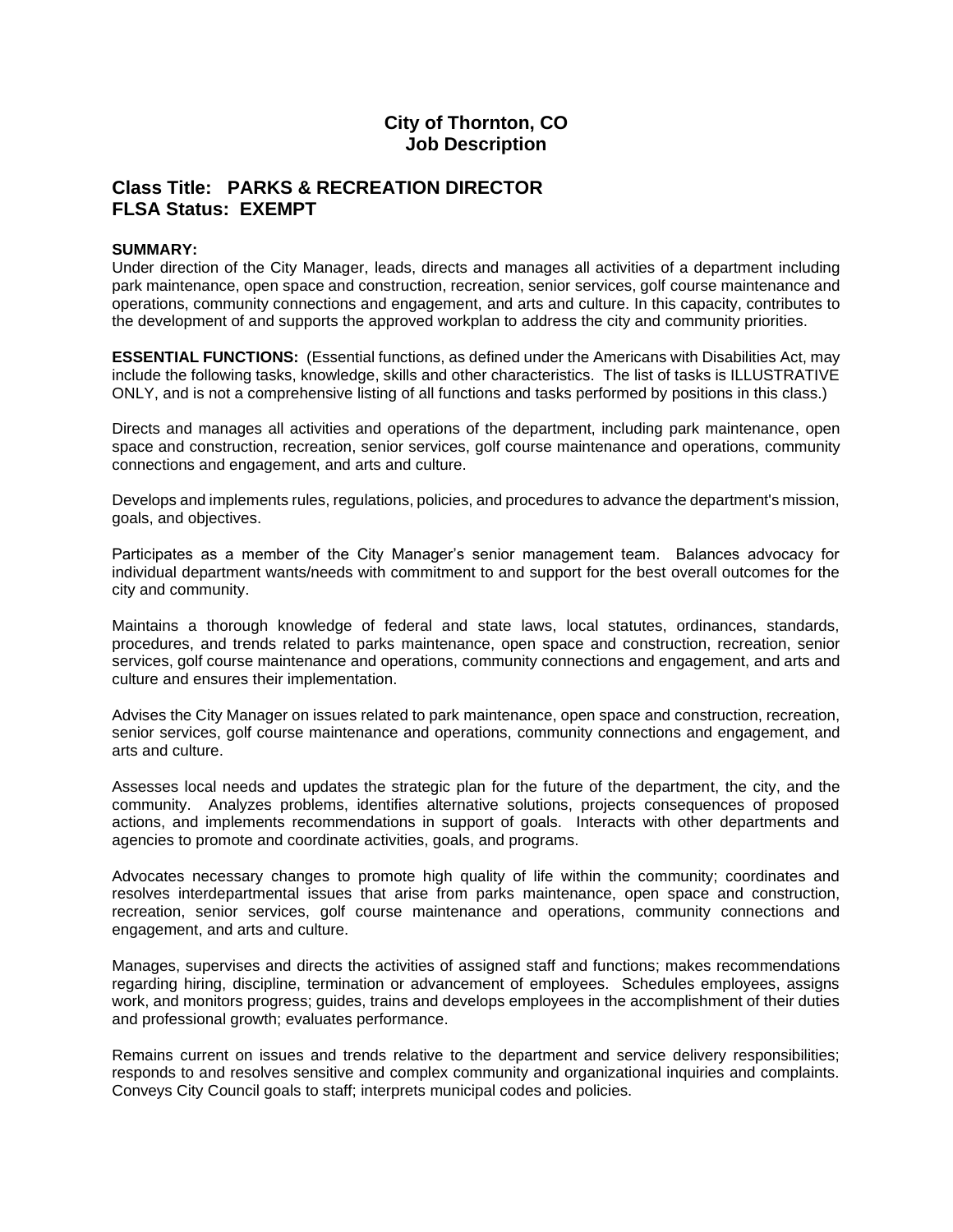# **PARKS & RECREATION DIRECTOR** (Continued)

Monitors departmental operations and customer service to ensure quality control; identifies and resolves deficiencies; prepares and presents periodic and special staff reports on departmental issues and projects. Interacts with other departments and agencies to promote and coordinate activities.

Develops and implements the department budget. Determines levels of staff, equipment, and other resources needed to effectively and efficiently provide departmental services and programs.

Represents the city in meetings with professional organizations, other public agencies, and the public.

Meets with City Council, city management, commissions and boards to assist in policy determinations.

Performs other duties as assigned.

## **QUALIFICATIONS:**

### **Education/Experience:**

High school diploma or GED. Bachelor's degree in Parks & Recreation or related field from an accredited college or university preferred; eight years' management experience in parks, recreation or related field, including five years of supervisory experience. Equivalent combinations of education and experience may be considered.

## **Knowledge, Skills, and Abilities:**

Knowledge of the policies, procedures, practices, and goals of the city of Thornton and the department. Knowledge of the theory, principles, practices, and methods of parks and recreation.

- Knowledge of federal, state, and local laws, statutes, ordinances, resolutions, and charter relating to parks and recreation, open space and construction, senior services, land acquisition and arts and culture. Knowledge of basic principles of finance.
- Knowledge of the general principles and practices of public administration, including personnel management and supervision, organizational development and budgeting, and of quality customer service.
- Skill in effectively directing and managing all activities and operations of a municipal parks and recreation department, including park maintenance and construction, recreation services, open space, land acquisition, senior services and arts and culture.
- Skill in developing, implementing, and evaluating policies and procedures in order to achieve department missions, goals, and objectives.
- Skill in planning, organizing, assigning and coordinating the activities of professional staff.
- Skill in determining levels of staff, equipment, and other resources needed to effectively and efficiently provide departmental services and programs.
- Skill in applying appropriate public relations skill in various situations and circumstances and in facilitating change.

Skill in assessing community and city needs and strategically planning for the future.

- Ability to effectively represent the city in meetings with professional organizations, other public agencies, and the general public.
- Ability to develop, manage, monitor and maintain budgets, and various grant programs
- Ability to monitor departmental operations and customer service to ensure quality control and to identify and resolve deficiencies.
- Ability to research, evaluate, and use new methods and techniques for operational improvement.
- Ability to motivate, lead, supervise and train employees.
- Ability to respond with tact, composure, and courtesy when dealing with difficult situations.
- Ability to deal constructively with conflict and to develop consensus.
- Ability to analyze problems, identify alternative solutions, project consequences of proposed actions, and implement recommendations in support of goals.
- Ability to listen well and communicate effectively orally and in writing with various audiences.
- Ability to research, develop and lead formal and informal presentations and discussions with diverse groups.
- Ability to serve effectively as a member of a senior management team.